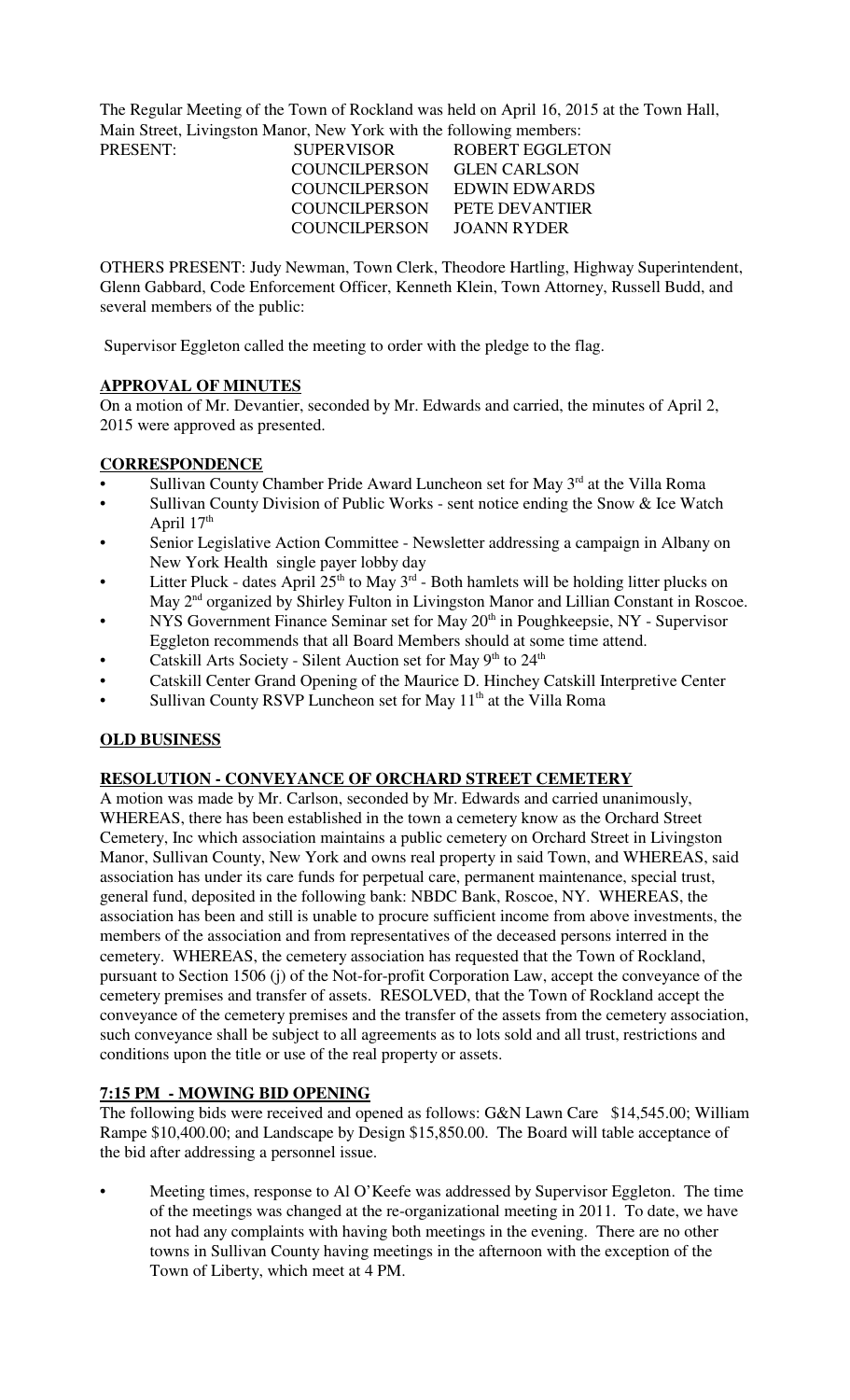# *REGULAR MEETING, TOWN OF ROCKLAND, APRIL 16, 2015*

• Solar Energy - Russell Budd, Grant Writer for the Town presented information on solar energy. The deadline for RFP's for grants on solar energy is May 1<sup>st</sup>. Mr. Budd presented information about a law firm that specializes in solar energy contracts for municipalities. He encouraged the board to look into this for the Town to save on energy costs.

# **RESOLUTION - PUBLISH NOTICE RFI FOR SOLAR ENERGY**

On a motion of Mr. Devantier, seconded by Ms. Ryder and carried unanimously, to authorize the Supervisor to publish a notice for RFI/RFP to identify firms that have experience on Solar Energy development projects to serve the facilities of the Town of Rockland.

## **RESOLUTION - RETAIN RUSSELL BUDD TO ASSIST SPECIAL COUNSEL**

On a motion of Mr. Edwards, seconded by Mr. Devantier and carried unanimously, to retain Russell Budd to assist with special counsel Daniel Spitzer with the preparation of specs and notice for RFI/RFP on a Solar Energy development project for the Town of Rocland.

**Supervisors Monthly report** was presented. Motion by Mr. Carlson, seconded by Mr. Edwards, to accept the Supervisor's monthly report. 5 AYES - Carried

## **RESOLUTION - APPOINT PHIL VALLONE TO ZBA**

On a motion of Mr. Carlson, seconded by Ms. Ryder, to appoint Phil Vallone to the Zoning Board of Appeals to fill the unexpired term of Jeff Christianson (expiring December 31, 2015). 5 AYES - Carried

## **DEPARTMENT HEADS**

**Ted Hartling, Highway Superintendent** reported that the legal notice for the new Highway Garage/Office will be published in tomorrow's Democrat. Plans for the project will be available at the Town Clerk's Office or from Joseph Gottlieb, Engineer for the Town upon payment of a non-refundable charge of \$50.

Ted has received 9 applications for the current mechanics position posted. After the applicants have been approved by the county, he can move forward with filling the position.

Monday the Town will be working with the Town of Thompson's broom, sweeping the Town of Rockland streets.

## **Removal of houses on Cattail Brook**

Supervisor Eggleton received an email from Kitty Vetter, Legislator. She advises that the Inter-Municipal Agreement between the County and Town passed the committee. There should be no problem moving forward for the removal of the two flood damaged houses owned by the Town.

**Glenn Gabbard, Code Enforcement Officer** reported that he worked 3 ½ hours with the SBA Tower Company. He reported on the conditions of 4 of the 6 sites.

Glenn brought up the issue of increasing the demolition permit fee. There was discussion by the Board on this issue.

### **RESOLUTION - INCREASE DEMOLITION PERMITS FOR COMMERCIAL AND MULTI-ABLE DWELLING BUILDINGS**

The following resolution was introduced by Councilperson Carlson, who moved its adoption, and seconded by Councilperson Edwards,

 WHEREAS the Town of Rockland seeks to amend its current Zoning Fee Schedule, for the purposes of mitigating costs associated with the administration of Demolition Permits issued by said Town and

 WHEREAS it is in the due course of prudent public administration and protection of public welfare, and public benefit and

WHEREAS the Code Enforcement Officer of the Town of Rockland has informed the Town